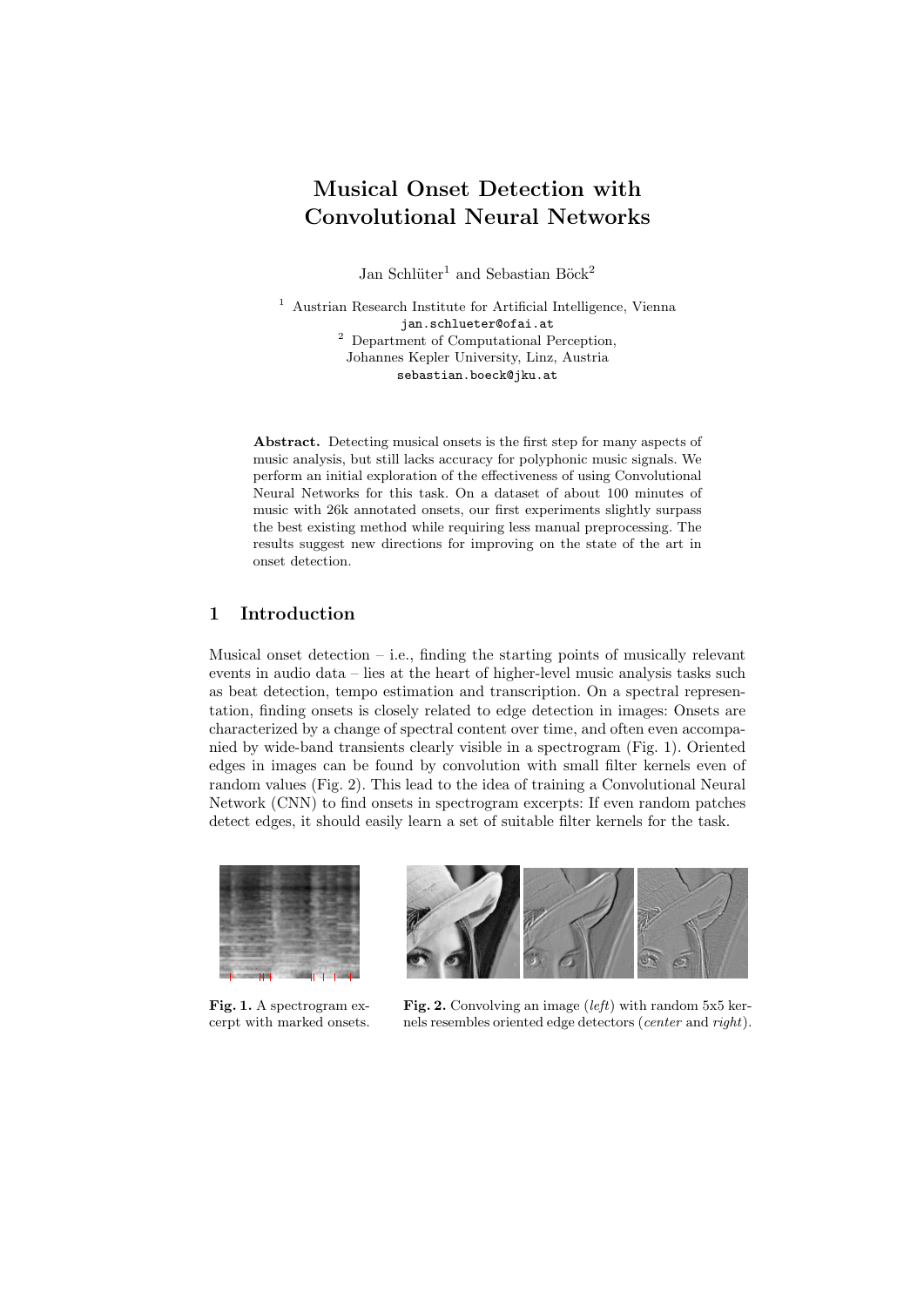

<span id="page-1-0"></span>Fig. 3. One of the two Convolutional Neural Network architectures used in this work. Starting from a stack of three spectrogram excerpts, convolution and max-pooling in turns compute a set of 20 feature maps classified with a fully-connected network.

## 2 Related Work

Convolutional learning architectures on music audio data have been evaluated for genre and artist classification [\[10,](#page-3-0)[11,](#page-3-1)[4\]](#page-3-2), tagging [\[7\]](#page-3-3), key detection [\[4\]](#page-3-2) and chord detection [\[8\]](#page-3-4). Although the results are promising, CNNs have never been applied to the comparably low-level task of onset detection. Lacoste and Eck [\[9\]](#page-3-5) learn an onset detector on spectral data with neural networks, but propose convolution for future work only.

The state-of-the-art in onset detection uses a bidirectional Recurrent Neural Network (RNN) on cent-scaled magnitude spectrograms preprocessed with a time difference filter [\[5\]](#page-3-6). In this work we will build on the latter, replacing the RNN with a CNN and omitting the time difference preprocessing, relying on the network to learn appropriate filters by itself.

#### 3 Method

CNNs are feed-forward neural networks characterized by their convolutional layers computing sets of feature maps, each of which is obtained by convolving the output of the layer below with a filter kernel. Optionally, a convolutional layer can be followed by a pooling layer that subsamples each feature map by retaining, e.g., only the maximum value in non-overlapping 2x2 pixel cells. To be used for classification, the computation chain of a CNN ends in a fully-connected network that integrates information across all locations in all maps. This type of architecture defines the state-of-the-art on several computer vision tasks [\[6\]](#page-3-7).

Here, we apply it to spectrogram excerpts centered on the frame to classify, training with binary labels to distinguish onsets from non-onsets (see Figure [3\)](#page-1-0). Computer vision usually uses square filters, and square pooling. In spectrograms, the two dimensions represent two different modalities, though, and we found rectangular shapes to be more effective (cf. [\[8\]](#page-3-4)). In particular, as the task mostly entails finding changes over time, we use filters wide in time and narrow in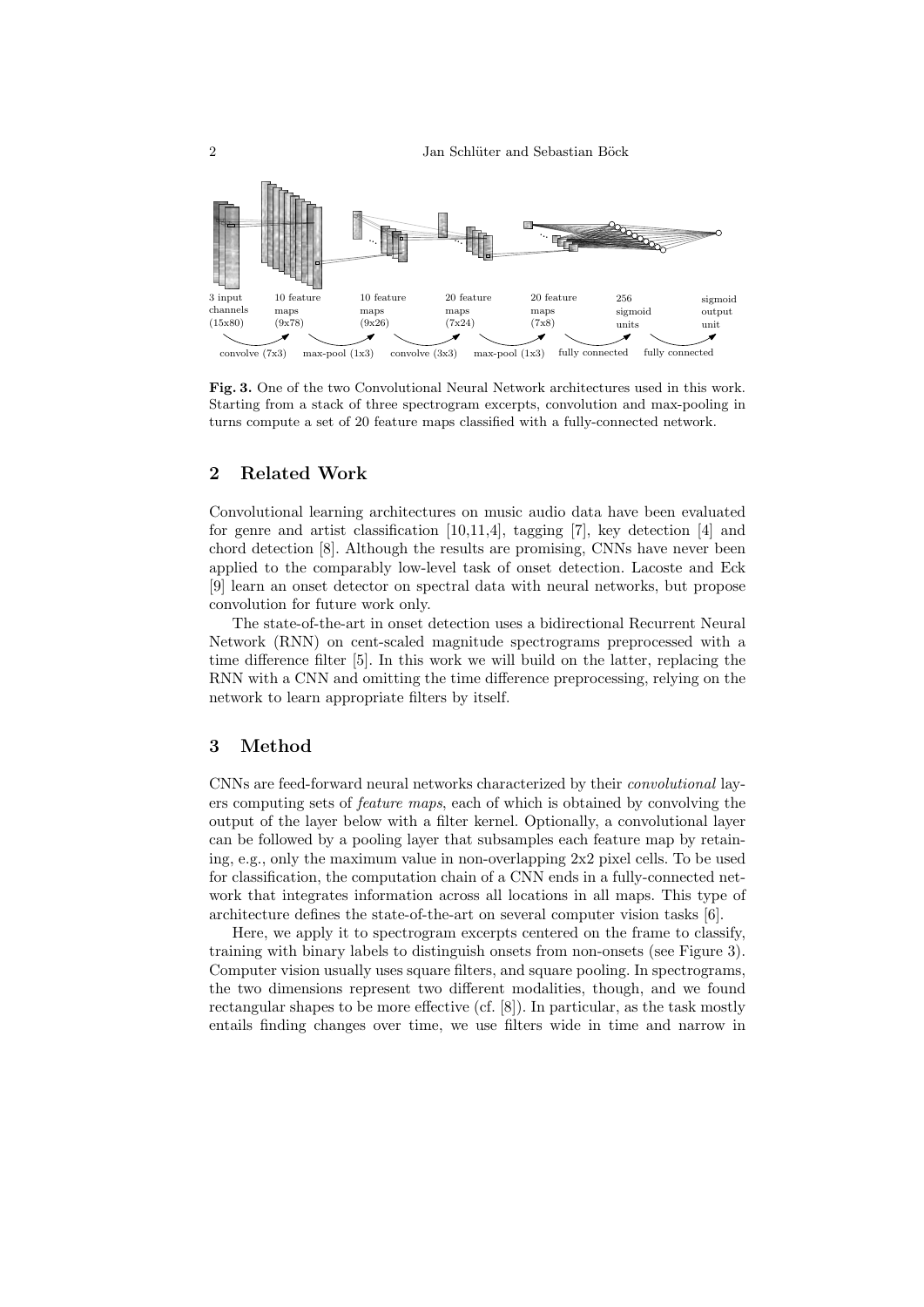Musical Onset Detection with Convolutional Neural Networks 3

|                                   |       |       | Precision Recall F-measure |
|-----------------------------------|-------|-------|----------------------------|
| Fully-connected Net (arch. 1)     | 0.843 | 0.815 | 0.828                      |
| Convolutional Net (arch. 2)       | 0.905 | 0.866 | 0.885                      |
| Convolutional Net (arch. 3)       | 0.885 | 0.854 | 0.869                      |
| Bi-directional RNN $(2012)$ [5,2] | 0.906 | 0.830 | 0.866                      |
| Bi-directional RNN $(2013)$ [5,3] | 0.892 | 0.855 | 0.873                      |

<span id="page-2-1"></span>Table 1. Performance of different architectures and the state-of-the-art.

frequency, and as the task requires results of high time resolution, but is oblivious to frequency, we perform max-pooling wide in frequency and narrow in time.<sup>[3](#page-2-0)</sup>

#### 4 Experimental Results

We evaluate the method on the dataset of mostly polyphonic music used in [\[2,](#page-3-8)[3\]](#page-3-9). Following [\[1\]](#page-3-10), we compute three magnitude spectrograms with a hop size of 10 ms and window sizes of 23 ms, 46 ms and 93 ms. We apply an 80-band Mel filter from 27.5 Hz to 16 kHz and scale magnitudes logarithmically. We normalize frequency bands to zero mean and unit variance (constants computed on a hold-out set). We found the RNN of  $[5]$  to use about  $\pm 70 \,\text{ms}$  of context for a decision, so we fix the network input to blocks of 15 frames in our experiments.

We evaluate three architectures: (1) A fully-connected network with two hidden layers of 256 units, (2) the architecture in Fig. [3,](#page-1-0) (3) the same, except using 5x5 kernels and 1x2 pooling. All networks were trained for 100 epochs with gradient descent on mini-batches of 256 examples at a fixed learning rate of 0.05.

For testing, the network output is smoothed over time, then thresholded. As in [\[2,](#page-3-8)[3\]](#page-3-9), a reported onset is considered correct if it is not farther than 25 ms from an unmatched target annotation; any excess detections and targets are false positives and negatives, respectively. From the precision/recall curve obtained by varying the threshold, we report metrics for the point of optimal F-measure. As in [\[2,](#page-3-8)[3\]](#page-3-9), all results are obtained in 8-fold cross-validation.

Table [1,](#page-2-1) upper part shows that both CNN architectures outperform the fullyconnected net, and that rectangular filters (arch. 2) improve over similarly-sized square filters (arch. 3). In the lower part, we see that the best CNN performs slightly better than both the RNN reported in [\[2,](#page-3-8) p. 5] (which won the [MIREX](http://nema.lis.illinois.edu/nema_out/mirex2012/results/aod/) [onset detection task 2012\)](http://nema.lis.illinois.edu/nema_out/mirex2012/results/aod/) and its refined version reported in [\[3,](#page-3-9) Table 1].

### 5 Discussion

CNNs perform comparable to the RNN defining the state-of-the-art, with less manual preprocessing, but at higher computational costs. The results are not

<span id="page-2-0"></span><sup>&</sup>lt;sup>3</sup> Incidentally, this type of max-pooling has recently been used to make a light-weight hand-crafted onset detector robust to vibrato [\[3\]](#page-3-9). Here it is part of the model, surrounded by automatically learned pre-processing and post-processing filters.